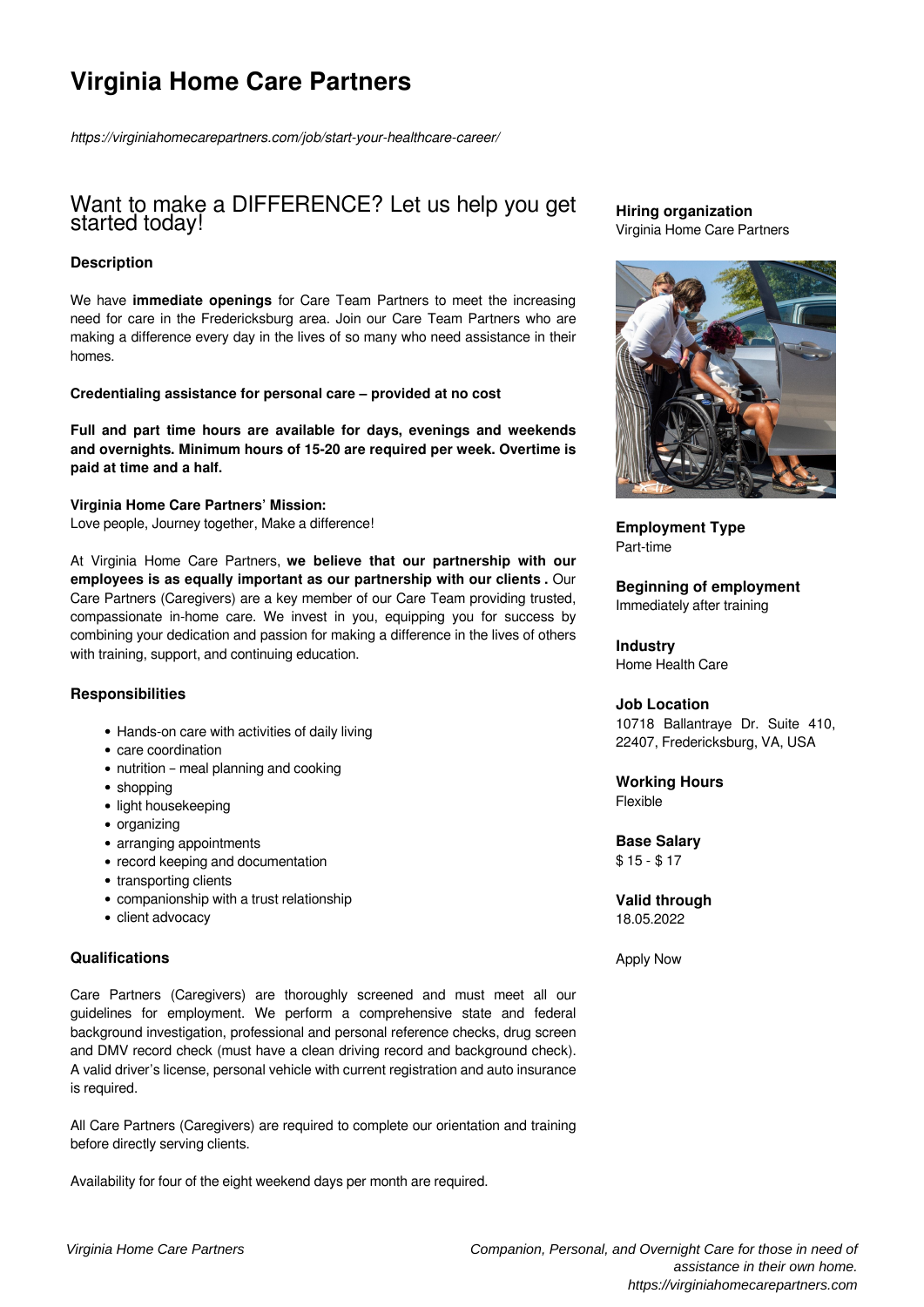#### **Skills**

Communication & Interpersonal Skills required: compassion and understanding, coaching, and encouraging clients, client advocacy–identifying needs and application of relevant resources, relational development, and healthy caregiving boundaries.

Personal Skills: critical thinking and problem solving, time management, and physical stamina.

#### **Education**

High school diploma or equivalent

#### **Experience**

Experience is preferred, but not required. Training is available at no cost.

#### **Job Benefits**

- Competitive Pay
- **\$15.00 per hour** Companion Care, **\$17.00 per hour** Personal Care: Credentials required -Home Health Aide, Certified Nursing Assistant, Personal Care Aide
- Gas Supplement paid per shift
- Shift Differential
- Flexible schedules / encouraging work-life balance
- Sign on bonus \$1000 (year one paid at 90days, six months and one year)
- Annual Bonus unlimited (year two+), (year three+) double bonus (based on hours worked)
- Paid training for in-house and on-the-job shadow shifts
- Paid continuing education minimum of 12 hours per year
- 24/7 Care Management Support while on service with clients
- Mileage reimbursement while on service .58 cents per mile
- Bi-Weekly Direct Deposit
- IRA matching contribution
- Referral Bonus \$500
- Holiday Pay (Time and a Half 7 holidays)
- Supportive Team Culture
- Care Team Recognition

We invest in you, equipping you for success by combining your dedication and passion for making a difference in the lives of others with training, support, and continuing education. We provide experiential training, incorporating all learning styles and emphasizing hands-on experience with our fully equipped training room for skills development.

From the very beginning, you are part of a CARE TEAM, a Partner! We work together, investing in our Clients and Team members, setting everyone up for success.

Our hiring manager, Karen Koudelka, reviews all applications. Next step is a phone interview. We look forward to discussing an employment partnership with you today. **Click Apply to get started!**

## **Contact Information**

**Office:** 540-419-1615 **Email:** info@virginiahomecarepartners.com